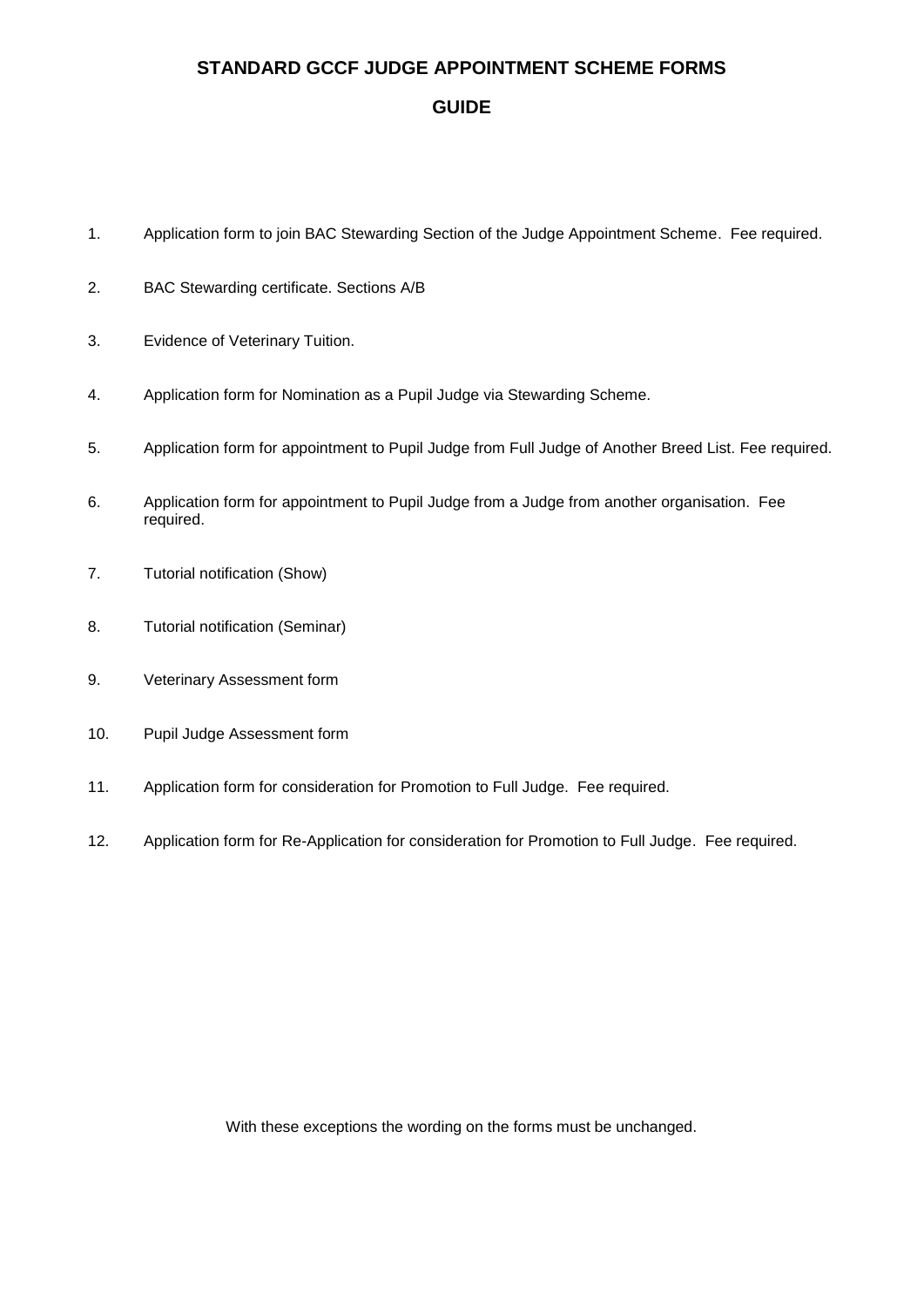### **GCCF JUDGE APPOINTMENT SCHEME** (FORM 1)

# 

# APPLICATION TO JOIN THE STEWARDING SECTION

| I understand that acceptance as a steward does not guarantee appointment as a Pupil Judge. |
|--------------------------------------------------------------------------------------------|
| I agree to abide by the GCCF Judge Appointment Scheme as this applies to the BAC           |
|                                                                                            |
| PLEASE RETURN THIS COMPLETED FORM, TOGETHER WITH £30 FEE, TO THE BAC SECRETARY:            |
|                                                                                            |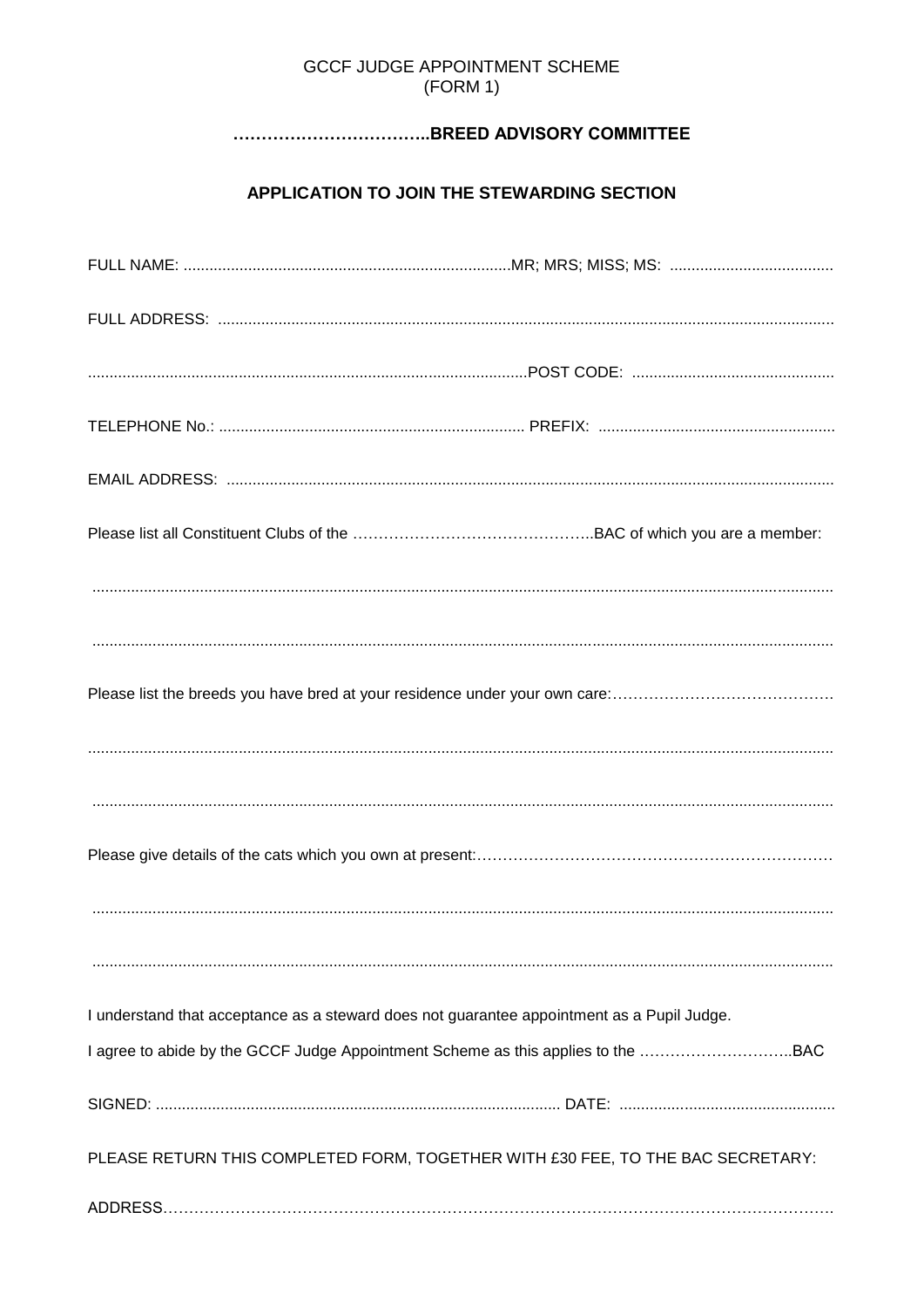#### GCCF JUDGE APPOINTMENT SCHEME (FORM 2)

#### **………………………..………………..BREED ADVISORY COMMITTEE**

#### **GCCF JUDGE APPOINTMENT SCHEME STEWARDING CERTIFICATE**

(This form will be used for assessment purposes and will be discussed by both the BAC and the relevant Club Committees. It will also be copied to the candidate.)

Please tell the Judge at the start of the Show that you would like this stewarding certificate completed.

**SECTION A:** to be completed by Steward before handing to the Judge

NAME OF STEWARD: ........................................................................................................................................

NUMBER OF …………….…BAC STEWARDING CERTIFICATES COMPLETED TO DATE:………………...

NAME OF SHOW: ........................................................................................... DATE: ......................................

NAME OF GCCF FULL JUDGE: ........................................................................................................................

BREEDS JUDGED IN OPEN CLASSES:………………………………………………………………………………

.............................................................................................................................................................................

BREEDS JUDGED IN MISCELLANEOUS & CLUB CLASSES:……………………………………………………..

............................................................................................................................................................................

#### **SECTION B:** to be completed by the Judge and returned to the BAC Secretary.

|                              | Comments - Please give definite comments praising excellence and indicating<br>areas requiring development with a view to the candidate becoming a judge of<br>the relevant breed. |
|------------------------------|------------------------------------------------------------------------------------------------------------------------------------------------------------------------------------|
| <b>Knowledge of SOP</b>      |                                                                                                                                                                                    |
| <b>Perception of Type</b>    |                                                                                                                                                                                    |
| <b>Perception of Coat</b>    |                                                                                                                                                                                    |
| Length/Texture               |                                                                                                                                                                                    |
| <b>Perception of Colour</b>  |                                                                                                                                                                                    |
| (where applicable)           |                                                                                                                                                                                    |
| <b>Perception of Pattern</b> |                                                                                                                                                                                    |
| (where applicable)           |                                                                                                                                                                                    |

Further information is welcomed:

SIGNATURE OF JUDGE: ................................................................................ DATE: .....................................

PLEASE RETURN THIS COMPLETED FORM TO THE.BAC SECRETARY

ADDRESS:……………………………………………………………………………………………………………….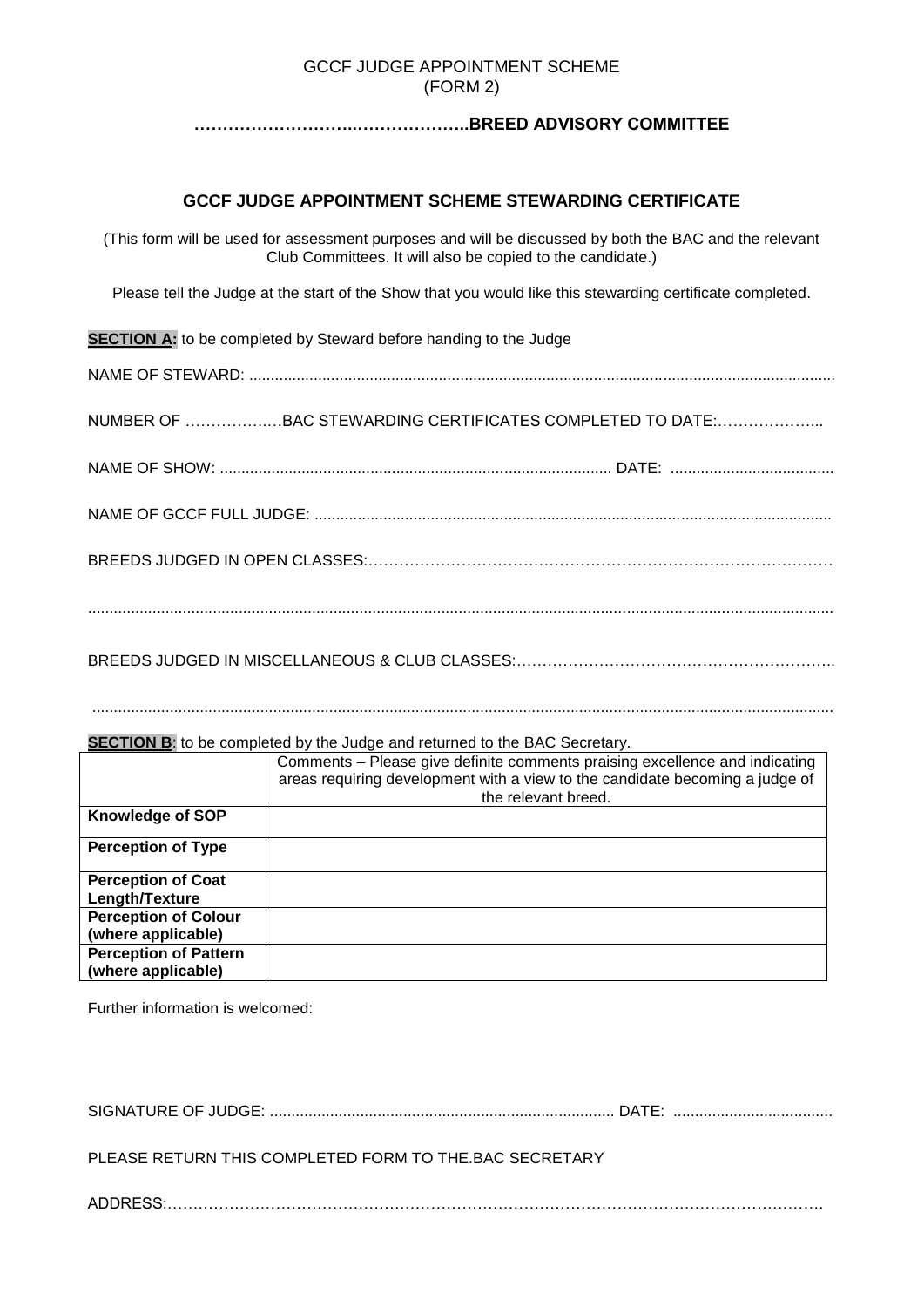### GCCF JUDGE APPOINTMENT SCHEME (FORM 3)

# **………………………..………………..BREED ADVISORY COMMITTEE**

# **GCCF JUDGE APPOINTMENT SCHEME EVIDENCE OF VETERINARY TUITION**

NAME OF STEWARD: .............................................................................................................................. \* I have stewarded for the whole day for the Duty Veterinary Surgeon NAME OF SHOW: ................................................................................ DATE: ....................................... SIGNATURE OF DUTY VETERINARY SURGEON: ................................................................................ NAME OF VETERINARY SURGEON: ..................................................................................................... ADDRESS: ................................................................................................................................................ ................................................................................................................................................................... \* **OR** I attended the following Seminar at which there was tuition on the "Veterinary Defects": SEMINAR RUN BY: .............................................................................. DATE: ....................................... (BAC, GCCF, Club, Judges' Guild, etc.) SIGNATURE OF SEMINAR ORGANISER: .............................................................................................. \* I understand the "Veterinary Defects" / I wish to receive further tuition. (\* please delete as appropriate) SIGNED: .............................................................................................. DATE: .................................................. PLEASE RETURN THIS COMPLETED FORM TO THE …………………………………….BAC SECRETARY: ADDRESS:……………………………………………………………………………………………………….………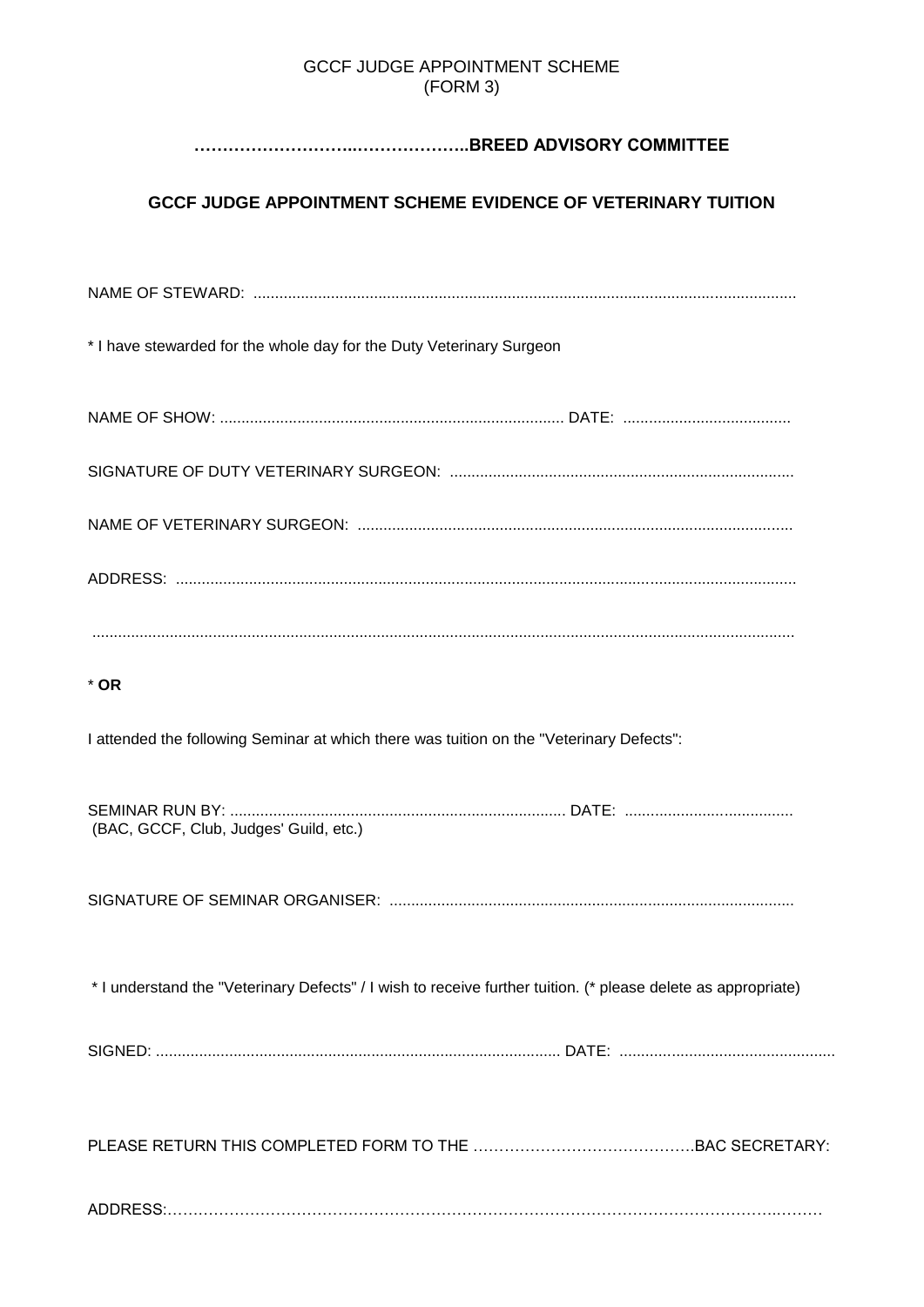### **GCCF JUDGE APPOINTMENT SCHEME**  $(FORM 4)$

## 

# **GCCF JUDGE APPOINTMENT SCHEME APPLICATION TO BECOME A PUPIL JUDGE VIA** THE STEWARDING SECTION

|  |  | No. of Certificates submitted as required by Rules 17c/17d:  Veterinary Tuition completed: Yes/No |  |
|--|--|---------------------------------------------------------------------------------------------------|--|
|  |  |                                                                                                   |  |

|--|--|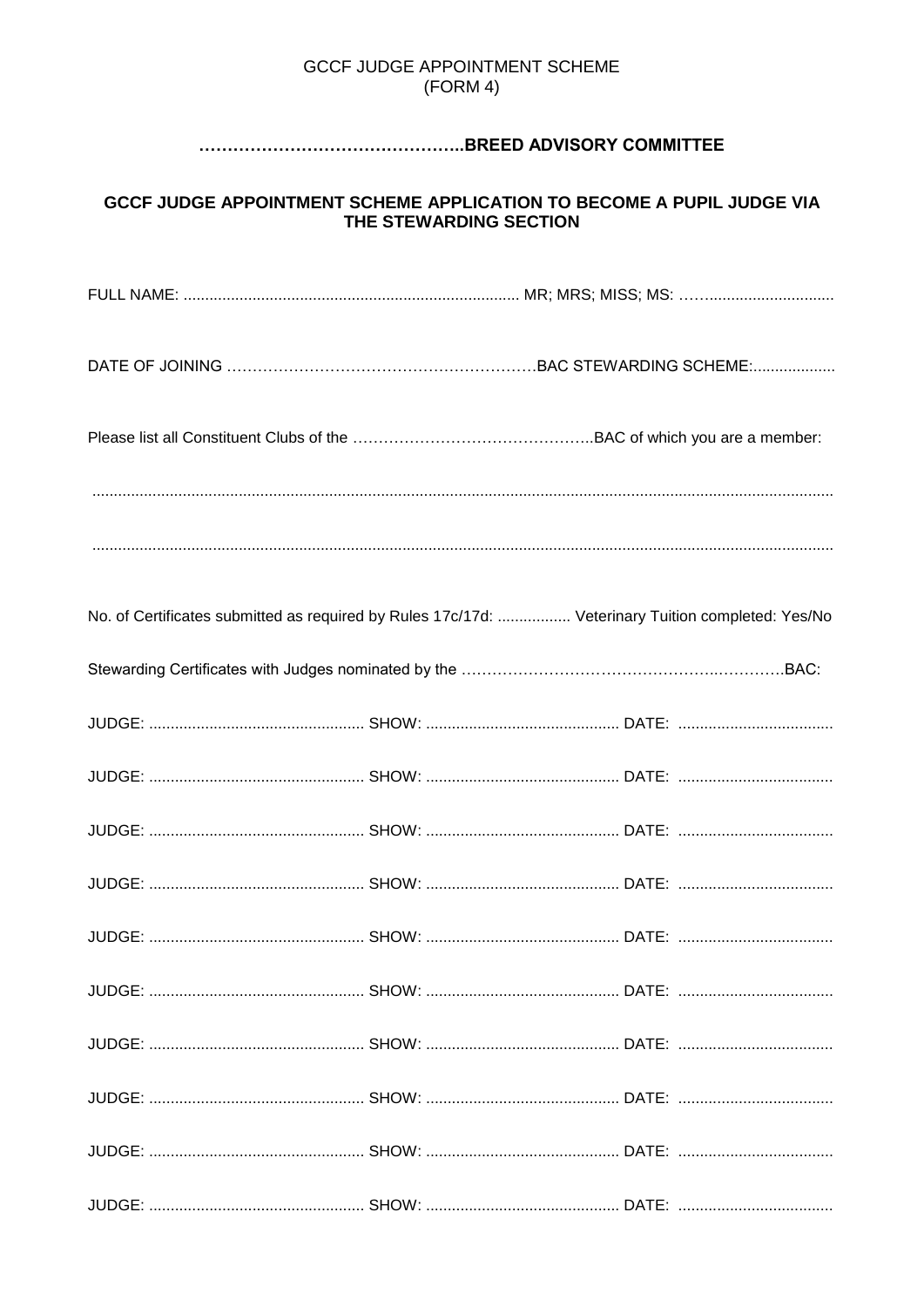If you are, or have applied to become, a Full or Pupil Judge on any other list(s) please give details, including date of appointment/application:

I understand that appointment as a Pupil Judge does not quarantee promotion to Full Judge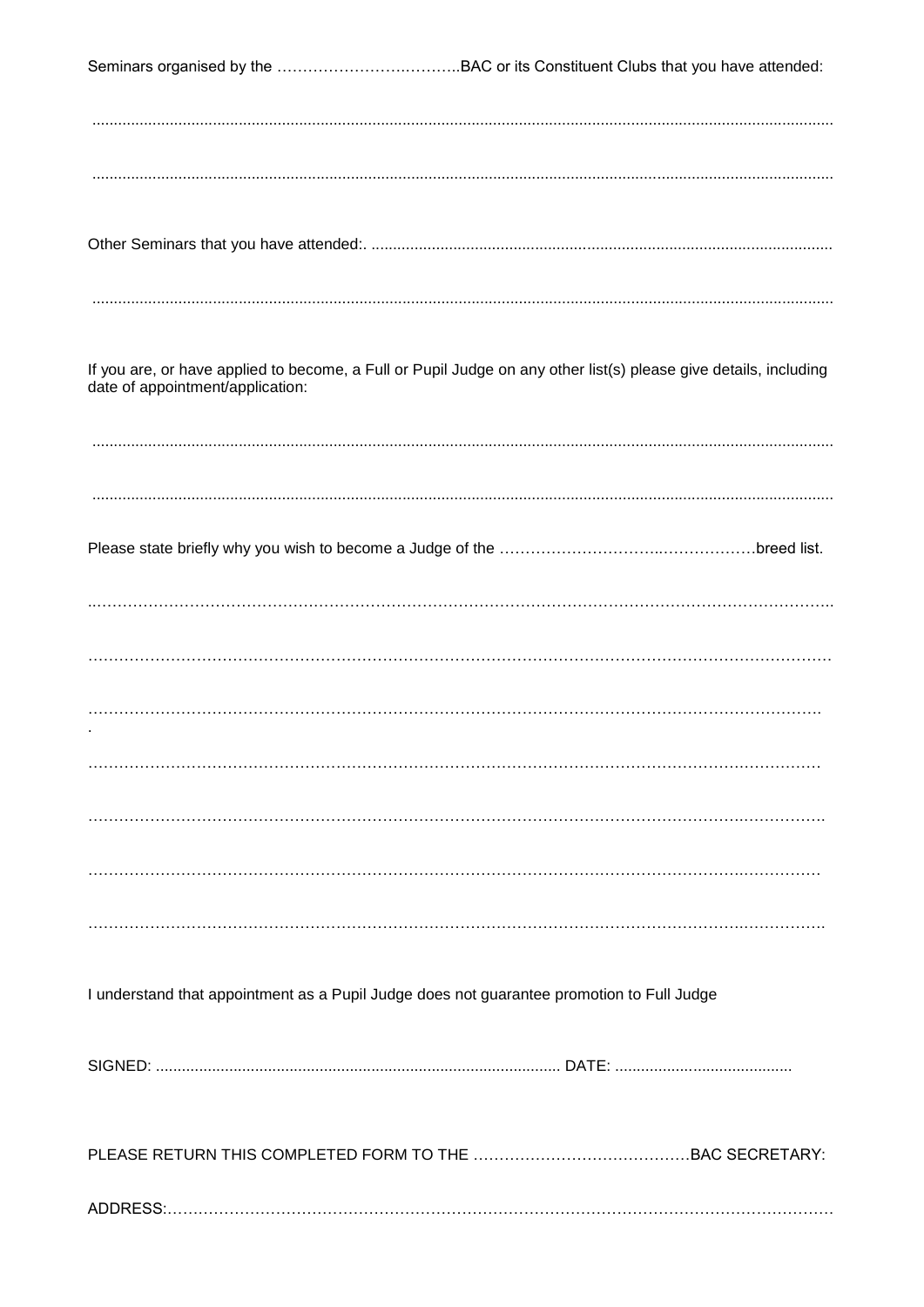### **GCCF JUDGE APPOINTMENT SCHEME** (FORM 5)

# 

# GCCF JUDGE APPOINTMENT SCHEME APPLICATION TO BECOME A PUPIL JUDGE FROM A FULL JUDGE OF ANOTHER BREED LIST

| Please list below all Breed Lists of which you are already a Full Judge, together with the date of that<br>appointment by Council:                      |  |
|---------------------------------------------------------------------------------------------------------------------------------------------------------|--|
|                                                                                                                                                         |  |
|                                                                                                                                                         |  |
|                                                                                                                                                         |  |
| Please list below all Breed Lists of which you are, or have applied to become, a Pupil Judge, together with<br>the date of that appointment by Council: |  |
|                                                                                                                                                         |  |
|                                                                                                                                                         |  |
| Please indicate if you have been nominated for promotion to Full Judge on any of the above lists.                                                       |  |
| together with the date on which you joined:                                                                                                             |  |
|                                                                                                                                                         |  |
|                                                                                                                                                         |  |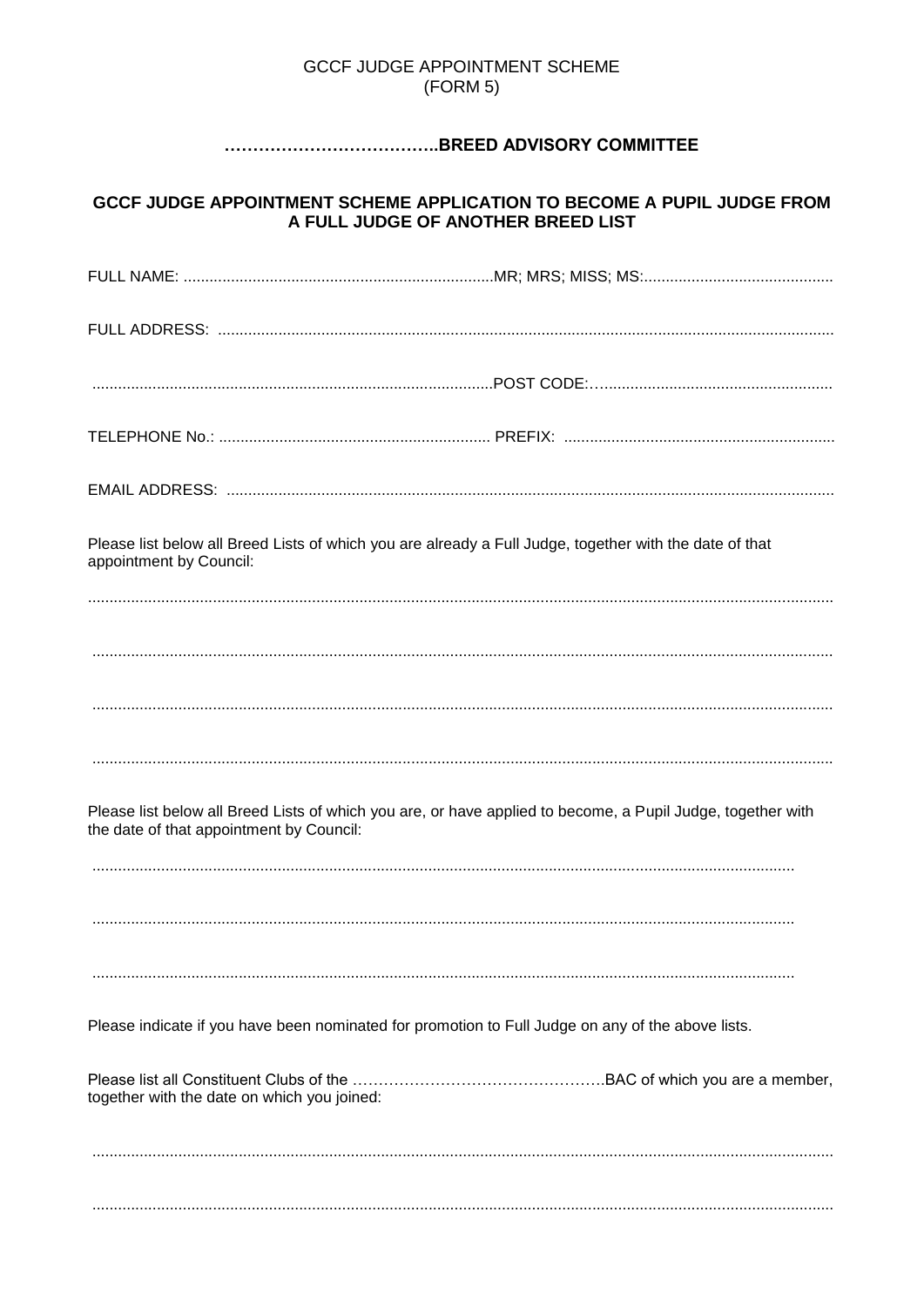| that you have attended:                                                                   |                                               | Please give details of any Seminars organised by the  BAC or its Constituent Clubs   |
|-------------------------------------------------------------------------------------------|-----------------------------------------------|--------------------------------------------------------------------------------------|
|                                                                                           |                                               |                                                                                      |
|                                                                                           |                                               |                                                                                      |
| use of your stud, etc.):                                                                  |                                               | Please give details of any involvement with BAC breeds (stewarding, cats owned/bred, |
|                                                                                           |                                               |                                                                                      |
|                                                                                           |                                               |                                                                                      |
|                                                                                           |                                               |                                                                                      |
|                                                                                           |                                               |                                                                                      |
|                                                                                           |                                               |                                                                                      |
|                                                                                           |                                               |                                                                                      |
|                                                                                           |                                               |                                                                                      |
| that I have judged in miscellaneous classes during the past two years.                    |                                               |                                                                                      |
| during the past two years.                                                                | (* please delete whichever is not applicable) |                                                                                      |
|                                                                                           |                                               | I agree to abide by the GCCF Judge Appointment Scheme as this applies to the  BAC    |
| I understand that appointment as a Pupil Judge does not guarantee promotion to Full Judge |                                               |                                                                                      |
|                                                                                           |                                               |                                                                                      |
|                                                                                           |                                               | PLEASE RETURN THIS COMPLETED FORM, TOGETHER WITH £30 FEE, TO THE BAC SECRETARY:      |
|                                                                                           |                                               |                                                                                      |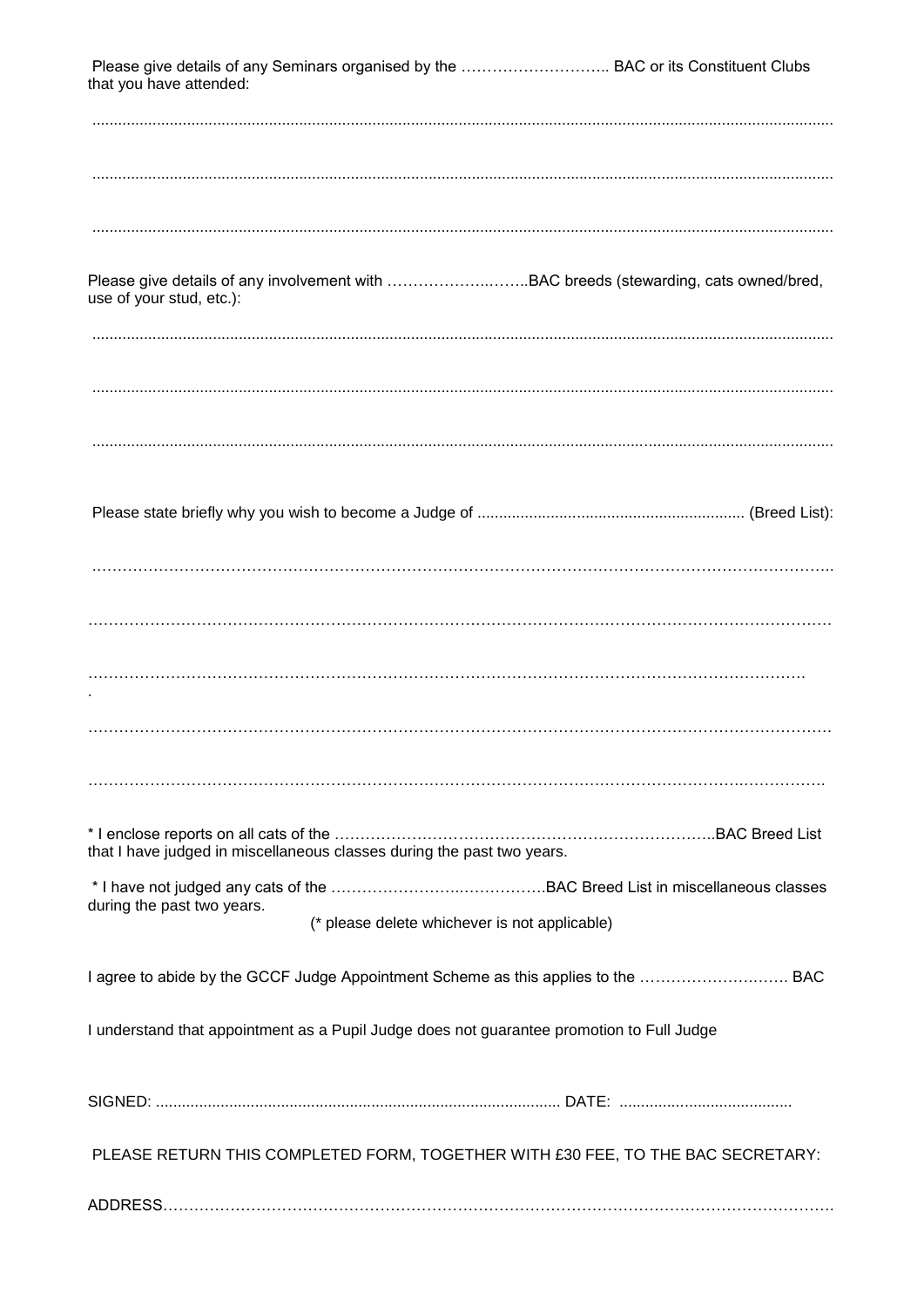### **GCCF JUDGE APPOINTMENT SCHEME** (FORM 6)

# 

# GCCF JUDGE APPOINTMENT SCHEME APPLICATION TO BECOME A PUPIL JUDGE FROM A \*FULL JUDGE FROM ANOTHER ORGANISATION

\*(An applicant must have been appointed a Full Judge of the relevant breed(s) by another bona fide organisation.)

| Please list below all Breed Lists of which you are, or have applied to become, a Pupil Judge, together with<br>the date of that appointment by Council: |  |
|---------------------------------------------------------------------------------------------------------------------------------------------------------|--|
|                                                                                                                                                         |  |
|                                                                                                                                                         |  |
|                                                                                                                                                         |  |
| Please indicate if you have been nominated for promotion to Full Judge on any of the above lists.                                                       |  |
| together with the date on which you joined:                                                                                                             |  |
|                                                                                                                                                         |  |
|                                                                                                                                                         |  |
| Please give details of any Seminars organised by the  BAC or its Constituent Clubs that you have<br>attended:                                           |  |
|                                                                                                                                                         |  |
|                                                                                                                                                         |  |
|                                                                                                                                                         |  |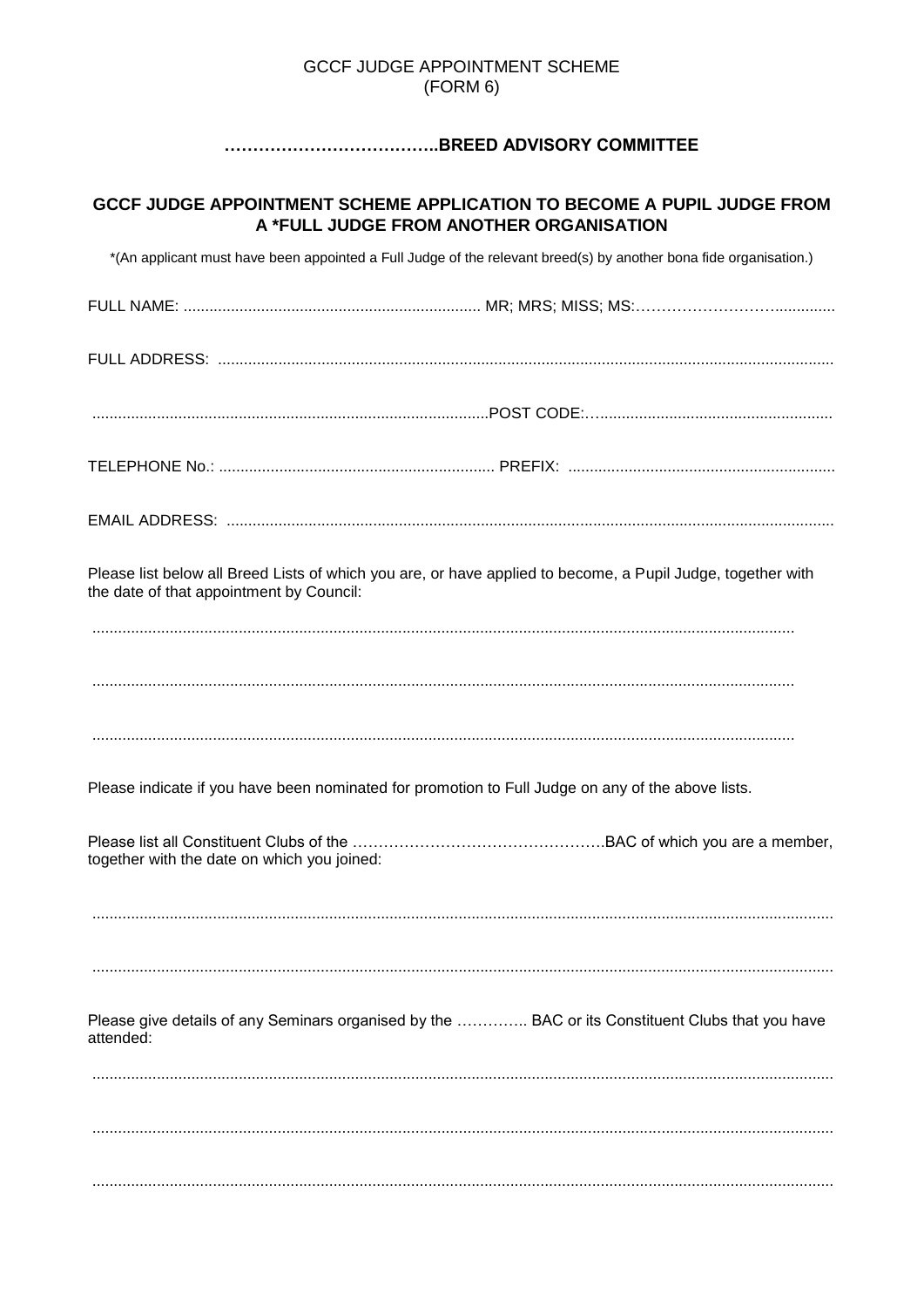Please give details of any involvement with ...............................BAC breeds (stewarding, cats owned/bred, use of your stud, etc.):

............................................................................................................................................................................

| which are not recognised by the organisation for which you are a Full Judge: |  |
|------------------------------------------------------------------------------|--|

Please state briefly why you wish to become a GCCF Judge of ................................................... (Breed List):

.……………………………………………………………………………………………………………………………..

………………………………………………………………………………………………………………………………

…………………………………………………………………………………………………………………………. .

………………………………………………………………………………………………………………………………

 $\mathcal{L}^{\text{max}}_{\text{max}}$ 

\* I enclose reports on all cats of the ………………………………………………………………..BAC Breed List that I have judged in miscellaneous classes during the past two years.

\* I have not judged any cats of the ……………………..…………….BAC Breed List in miscellaneous classes during the past two years. (\* please delete whichever is not applicable)

I agree to abide by the GCCF Judge Appointment Scheme as this applies to the ………………….……. BAC

I understand that appointment as a Pupil Judge does not guarantee promotion to Full Judge

SIGNED: .............................................................................................. DATE: ........................................

PLEASE RETURN THIS COMPLETED FORM, TOGETHER WITH £30 FEE, TO THE BAC SECRETARY:

ADDRESS………………………………………………………………………………………………………………….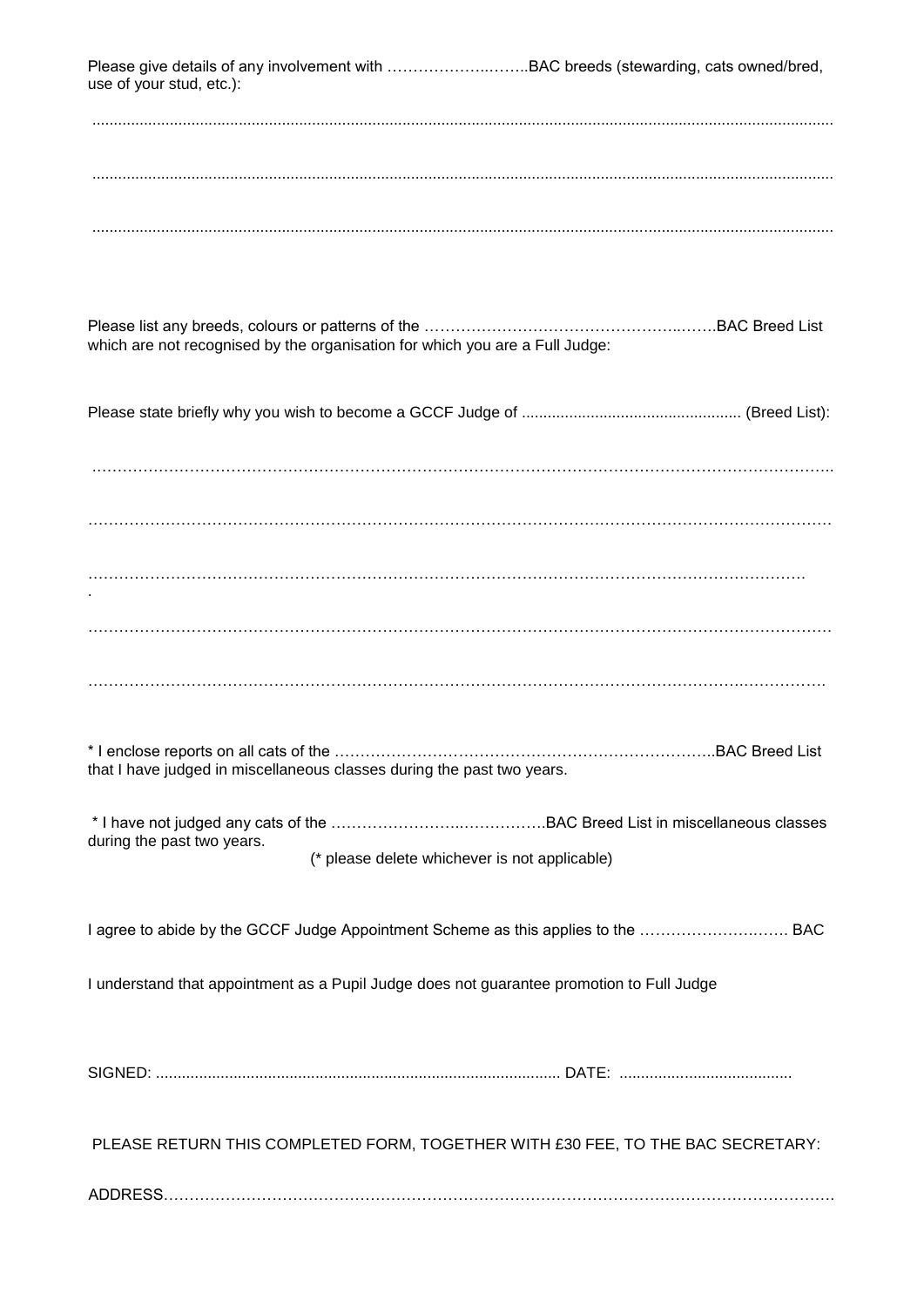#### GCCF JUDGE APPOINTMENT SCHEME (FORM 7)

# **………………………………..BREED ADVISORY COMMITTEE**

# **GCCF JUDGE APPOINTMENT SCHEME TUTORIAL NOTIFICATION (SHOW)**

|                                                                                  | The Pupil Judge must inform the Full Judge at the start of the Show that they are seeking a tutorial. They must also seek<br>permission of the Full Judge before judging any of his/her classes.            |
|----------------------------------------------------------------------------------|-------------------------------------------------------------------------------------------------------------------------------------------------------------------------------------------------------------|
|                                                                                  |                                                                                                                                                                                                             |
|                                                                                  |                                                                                                                                                                                                             |
|                                                                                  |                                                                                                                                                                                                             |
|                                                                                  |                                                                                                                                                                                                             |
| BREED ADULT/NEUTER CLASS(ES) JUDGED IF NO KITTENS PRESENT IN SCHEDULED CLASS:    | (These are the Adult/Neuter class(es) matching the scheduled Breed Kitten class(es) in which there were no entries<br>present, and judged by the Full Judge conducting the Tutorial)                        |
|                                                                                  |                                                                                                                                                                                                             |
|                                                                                  |                                                                                                                                                                                                             |
|                                                                                  |                                                                                                                                                                                                             |
| BREED ADULT/NEUTER CLASS(ES) or SINGLE BREED SPECIALIST CLUB CLASS(ES) JUDGED IF | PUPIL JUDGE NOT SCHEDULED TO JUDGE OPEN CLASSES OF THEBAC LIST:<br>(These are either classes judged by the Full Judge conducting the Tutorial or single breed specialist Club classes judged                |
|                                                                                  | by the Pupil Judge)                                                                                                                                                                                         |
|                                                                                  |                                                                                                                                                                                                             |
|                                                                                  |                                                                                                                                                                                                             |
|                                                                                  |                                                                                                                                                                                                             |
|                                                                                  | ASPECTS COVERED BY TUTORIAL (It is important for this section of the notification to be completed)                                                                                                          |
|                                                                                  |                                                                                                                                                                                                             |
|                                                                                  | (This form may only be completed during a judging engagement. For the tutorial to be valid, critiques of all cats in the<br>classes listed above must be submitted by the Pupil Judge to the BAC Secretary) |
|                                                                                  |                                                                                                                                                                                                             |
|                                                                                  | I confirm that, after the Probationer Judge had completed the above class(es) and submitted the results slips                                                                                               |
|                                                                                  | to the table, we discussed the placings and critiques. The aspects covered in the Tutorial are listed above.                                                                                                |
|                                                                                  |                                                                                                                                                                                                             |
| PLEASE RETURN THIS COMPLETED FORM TO THE BAC SECRETARY:                          |                                                                                                                                                                                                             |
|                                                                                  |                                                                                                                                                                                                             |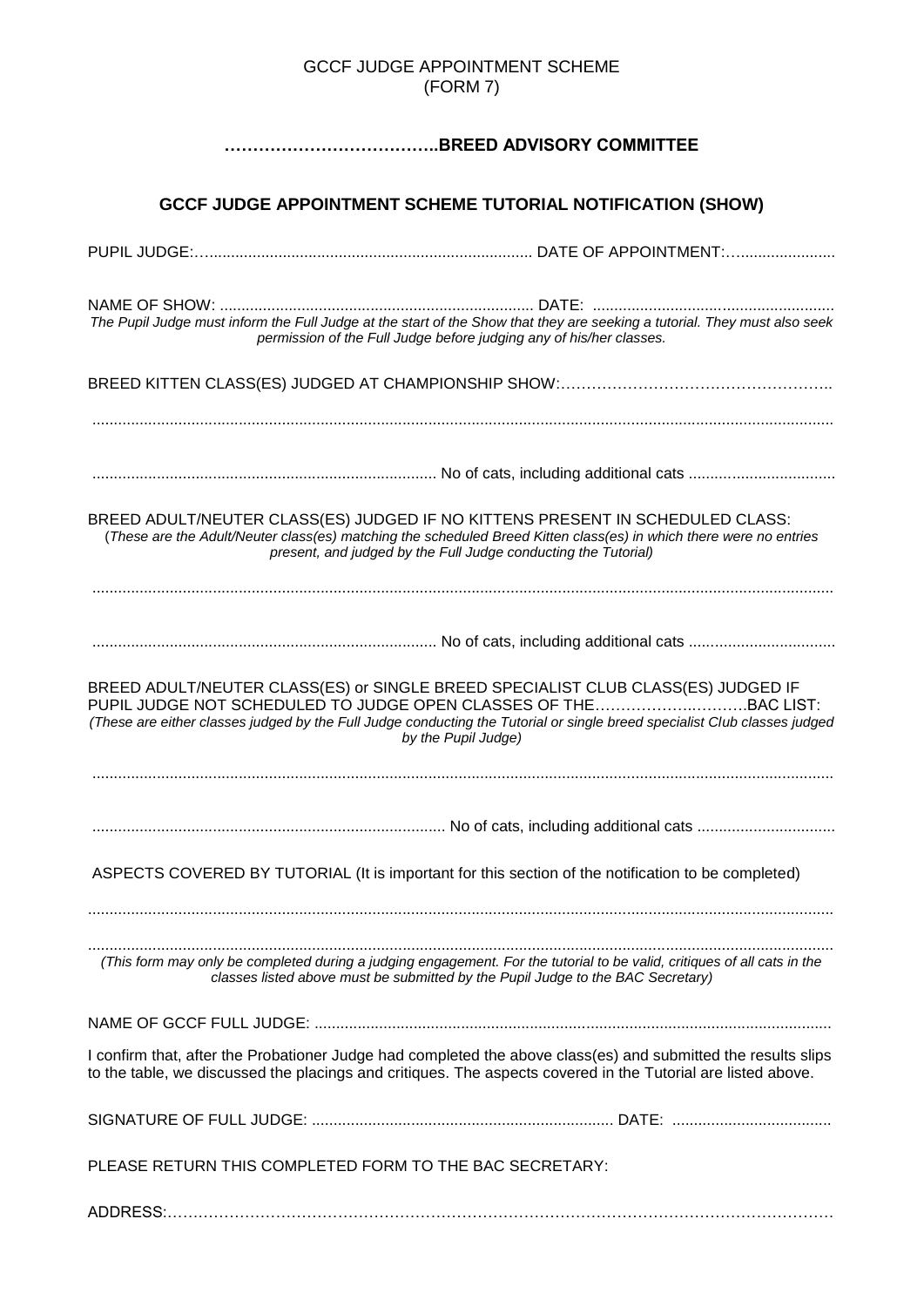### GCCF JUDGE APPOINTMENT SCHEME (FORM 8)

# **………………………………..BREED ADVISORY COMMITTEE**

# **GCCF JUDGE APPOINTMENT SCHEME TUTORIAL NOTIFICATION (BAC SEMINAR)**

PUPIL JUDGE:…............................................................................... DATE OF APPOINTMENT:…..................

SEMINAR PROGRAMME/THEME: ...................................................DATE: .................................... ………….

DESCRIPTION OF CATS AT THE SEMINAR OF THE RELEVANT BREED(S)/PATTERN(S)/COLOUR(S):

......................................................................................................................... ……………………………….…..

………………………………………………………………………………………………………………………………

NUMBER OF CATS SEEN………NUMBER OF KITTENS SEEN………NUMBER OF NEUTERS SEEN……

BRIEF DESCRIPTION (BY THE CANDIDATE) OF THE ASPECTS COVERED BY THE SEMINAR *(Outline the opportunities provided to expand your knowledge of the breeds involved. Mention any Judging Guides; new pattern/colours seen; opportunities to handle the cats and discuss matters of interest etc. This may be done afterwards but before returning the completed form to the BAC Secretary within 28 days)*

.............................................................................................................................................. ....................

...................................................................................................................................................................

...................................................................................................................................................................

...................................................................................................................................................................

...................................................................................................................................................................

...................................................................................................................................................................

NAME OF SEMINAR ORGANISER/ BAC SECRETARY PRESENT : .....................................................

I confirm that ………………………………………………………… (Pupil Judge) attended the above Seminar and was present for the full programme of events as described above.

SIGNATURE OF SEMINAR ORGANISER: .......……………………………..………. DATE:………………………

PLEASE RETURN THIS COMPLETED FORM TO THE BAC SECRETARY

ADDRESS:…………………………………………………………………………………………………………………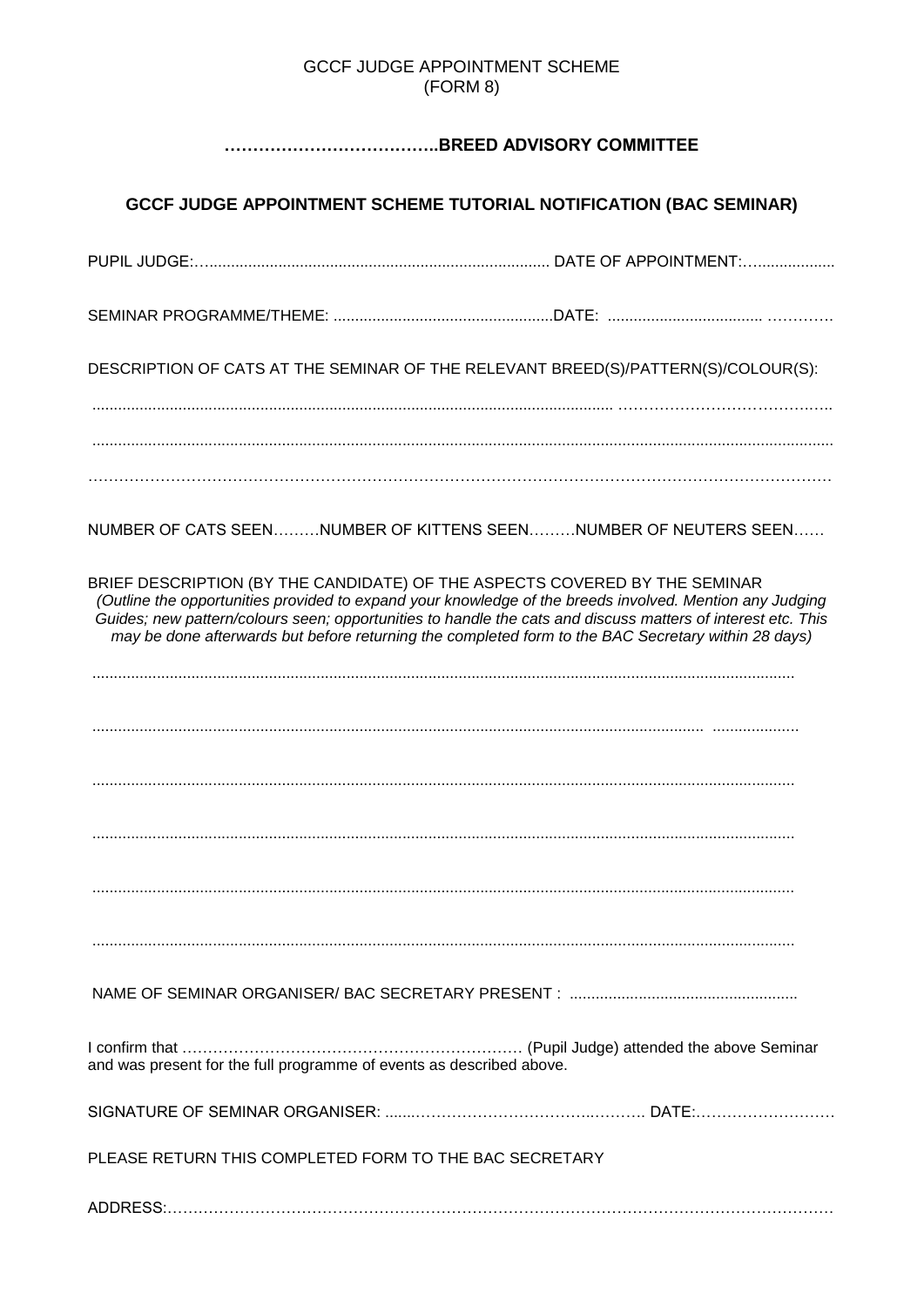#### GCCF JUDGE APPOINTMENT SCHEME (FORM 9)

# **………………………………..BREED ADVISORY COMMITTEE**

**GCCF JUDGE APPOINTMENT SCHEME VETERINARY ASSESSMENT OF PUPIL JUDGE** 

*(This form will be used for assessment purposes and will be discussed by both the BAC and the relevant Club Committees. It will also be copied to the candidate.)*

PUPIL JUDGE: ..................................................................................................................................................

NAME OF SHOW/SEMINAR: ......................................................................... DATE: ......................................

NAME OF VETERINARY SURGEON: .............................................................................................................. (*The Pupil Judge must complete this portion of the form and hand it to the Veterinary Surgeon, with a stamped envelope addressed to the BAC Secretary).*

*To be completed by the Veterinary Surgeon and returned to the BAC Secretary in the envelope provided by the Pupil Judge.*

| Please tick 1st or 2nd       | No further     | <b>Further</b> | Areas for development                  |
|------------------------------|----------------|----------------|----------------------------------------|
| column. If latter,           | <b>tuition</b> | tuition        | (Complete if further tuition required) |
| comment in 3rd               | required       | required       |                                        |
| Knowledge of List of         |                |                |                                        |
| <b>Defects</b>               |                |                |                                        |
| <b>Examination</b>           |                |                |                                        |
| <b>Technique</b>             |                |                |                                        |
| <b>Detection of Defects</b>  |                |                |                                        |
| <b>Evaluation of Defects</b> |                |                |                                        |

Further information is welcomed:

PLEASE RETURN THIS COMPLETED FORM TO THE BAC SECRETARY: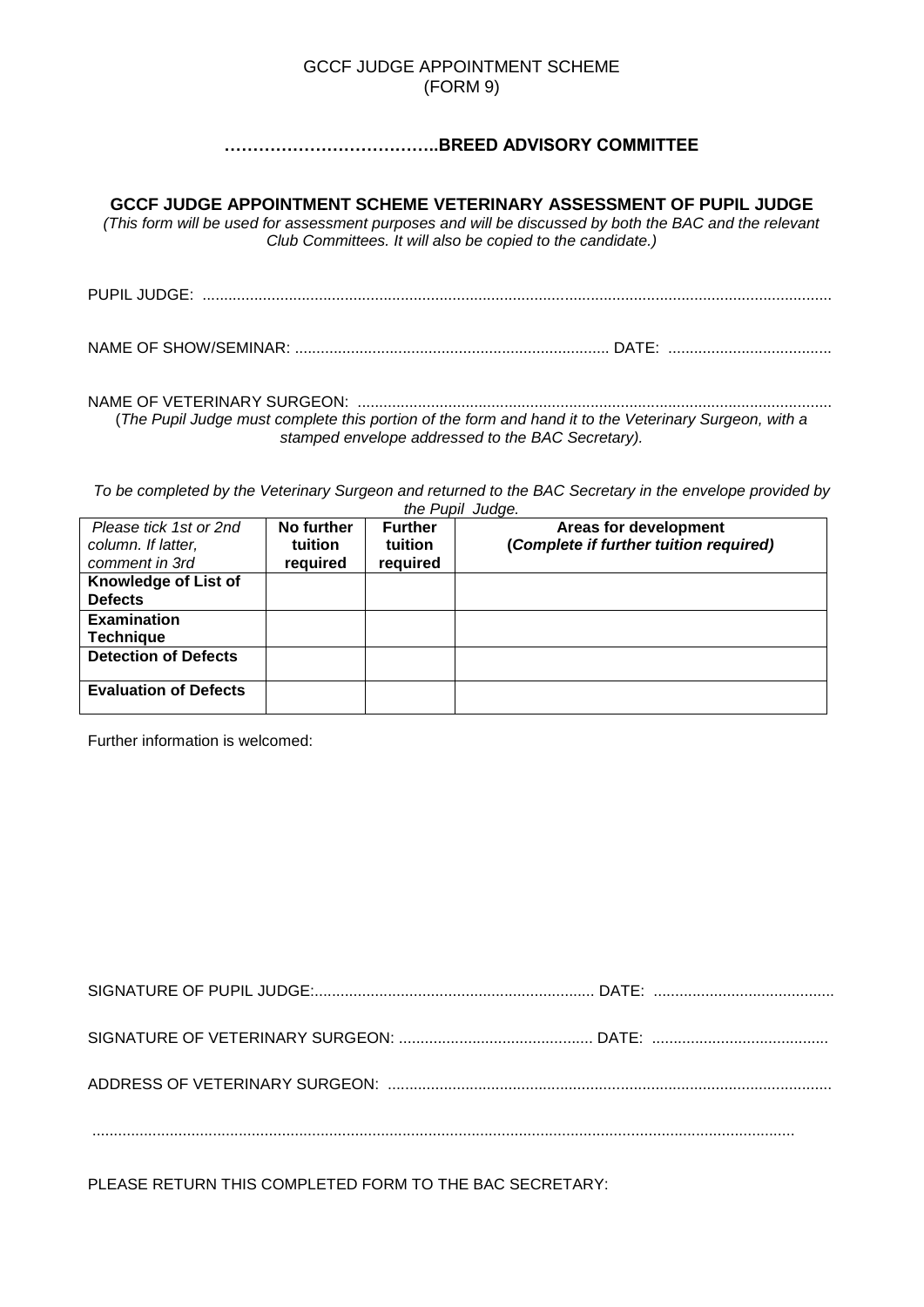#### GCCF JUDGE APPOINTMENT SCHEME (FORM 10)

### **………………………………..BREED ADVISORY COMMITTEE**

#### **GCCF JUDGE APPOINTMENT SCHEME ASSESSMENT OF PUPIL JUDGE**

*(This form will be used for assessment purposes for the BAC to ascertain whether the candidate is ready for promotion and will be discussed by both the BAC and the relevant Club Committees. It will also be copied to the candidate.)*

*Please tell the Judge at the start of the Show that you would like this certificate completed*

PUPIL JUDGE:…........................................................................... DATE OF APPOINTMENT:…......................

NAME OF SHOW: ..........................................................................DATE: ………………………………………

NAME OF GCCF FULL JUDGE.......................................................................................................................... (*The Probationer Judge must complete the above and hand it to the Full Judge, together with the pen numbers and placings of the cat(s) judged for assessment and a stamped envelope addressed to the BAC Secretary.)*

The below to be completed by the Full Judge and returned to the BAC Secretary in the envelope provided by the Pupil Judge.

| Please tick 1st or           | No further | <b>Further</b> | Areas for development                     |
|------------------------------|------------|----------------|-------------------------------------------|
| 2nd column. If latter,       | experience | experience     | (complete if further experience required) |
| comment in 3rd               | required   | required       | (cont. overleaf if required)              |
| <b>Handling of Exhibits</b>  |            |                |                                           |
|                              |            |                |                                           |
| Knowledge of SoP             |            |                |                                           |
| <b>Perception of Type</b>    |            |                |                                           |
| <b>Perception of Coat</b>    |            |                |                                           |
| Length/Texture               |            |                |                                           |
| <b>Perception of Colour</b>  |            |                |                                           |
| (where applicable)           |            |                |                                           |
| <b>Perception of Pattern</b> |            |                |                                           |
| (where applicable)           |            |                |                                           |
| <b>Ability to Place</b>      |            |                |                                           |
| Exhibit(s)                   |            |                |                                           |

*If, in the case of a minority breed, there was just one exhibit to assess, please indicate whether the candidate was correct in their decision to give or withhold the certificate/BOB*

Further information is welcomed (continue overleaf if required)

The Pupil Judge's written critiques of the cat(s) judged for the assessment (maximum of five) must have been received by the Full Judge within 5 days of the Assessment and be enclosed with this form.

The Full Judge may also enclose his/her own notes on these exhibits if he/she so wishes.

SIGNATURE OF FULL JUDGE: ...................................................................... DATE: .....................................

PLEASE RETURN THIS COMPLETED FORM TO THE BAC SECRETARY: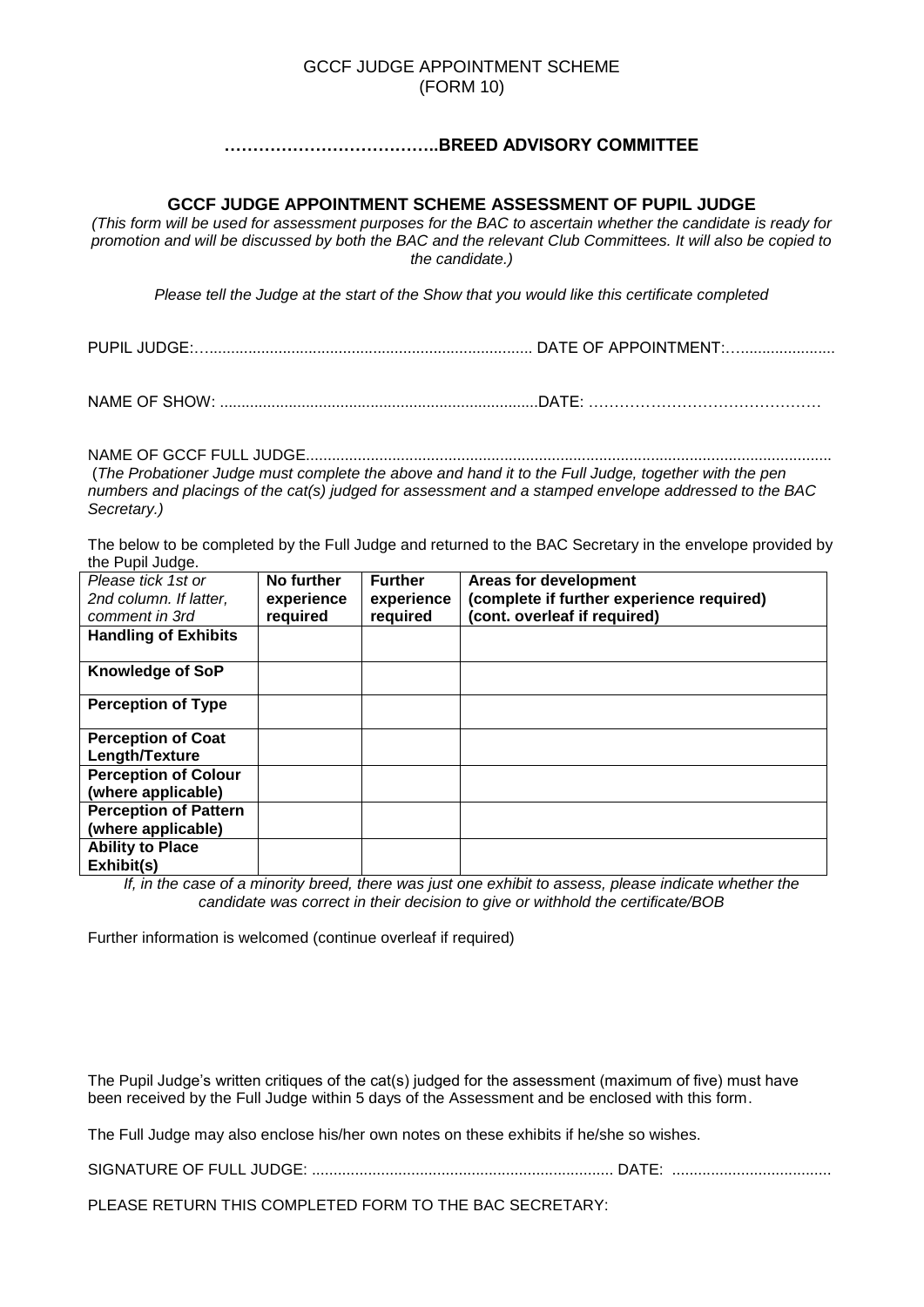# **GCCF JUDGE APPOINTMENT SCHEME** (FORM 11)

# 

# GCCF JUDGE APPOINTMENT SCHEME APPLICATION FOR PROMOTION TO FULL JUDGE

DATE OF APPOINTMENT AS A PUPIL JUDGE OF ............................... BREED LIST: ..........................

I have completed the judging requirements laid down in Rule 22 or Rule 23.

The following Tutorial Notifications have been submitted:

| Veterinary Assessment: SHOW:  DATE:  Veterinary Surgeon: |  |  |
|----------------------------------------------------------|--|--|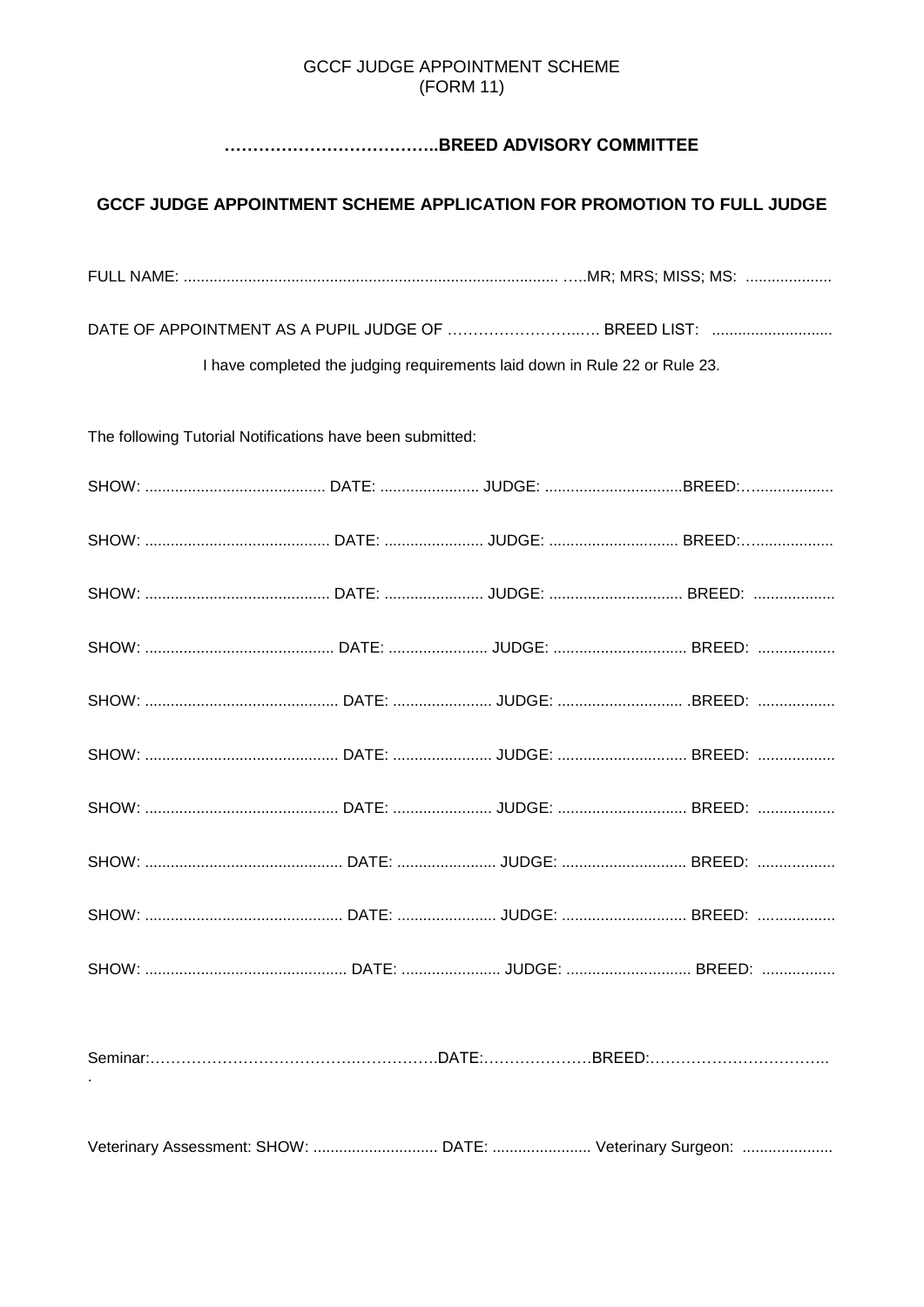| PLEASE RETURN THIS COMPLETED FORM, TOGETHER WITH £30 FEE, TO THE BAC SECRETARY: |  |  |
|---------------------------------------------------------------------------------|--|--|
|                                                                                 |  |  |